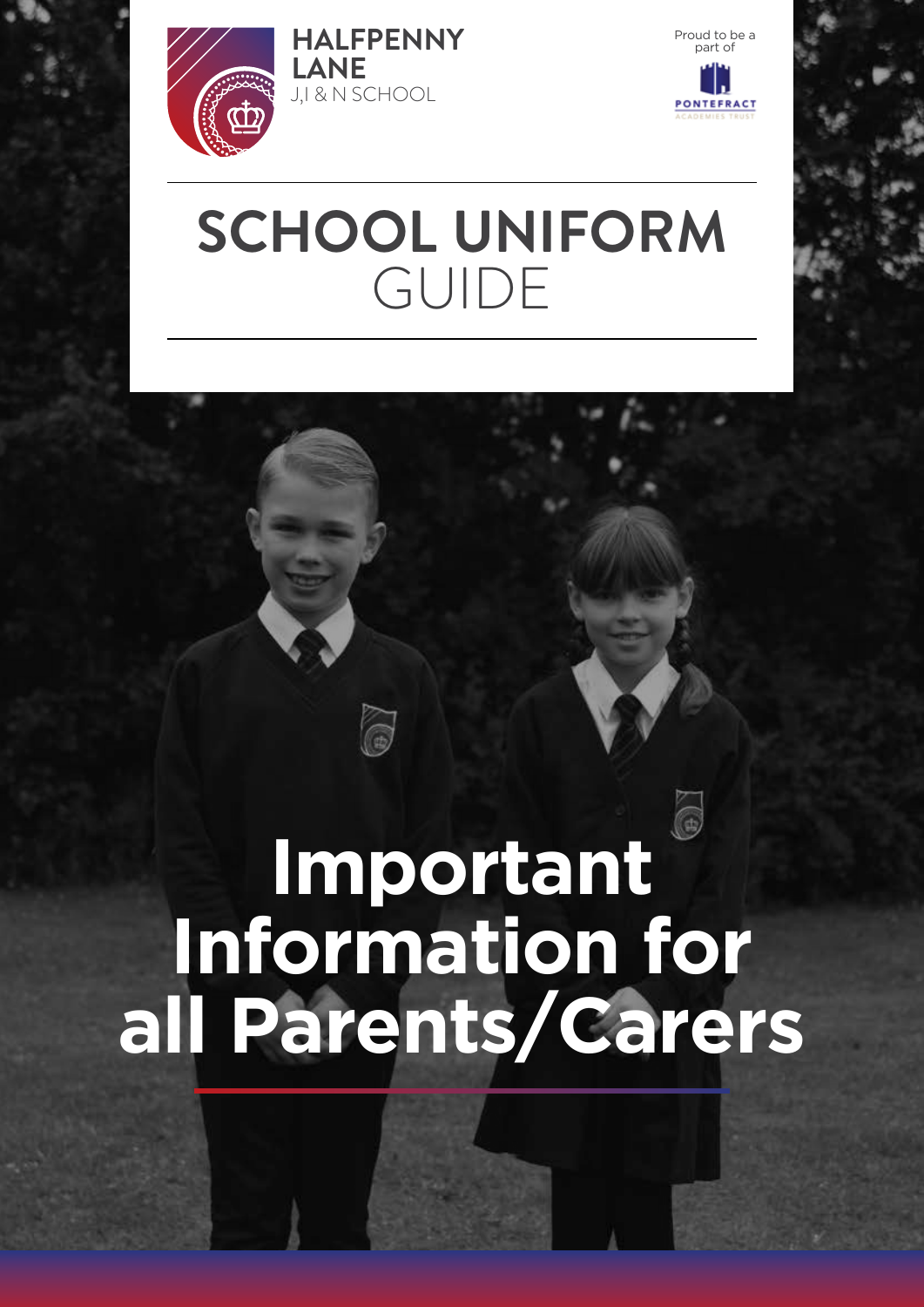Uniform Guide - Halfpenny Lane Junior, Infant and Nursery School

.. .. .... \*Denotes that this item of school uniform must be purchased from the official Halfpenny Lane Junior, Infant and Nursery School uniform suppliers.



| <b>ITEM</b>      |                     |                   |
|------------------|---------------------|-------------------|
| <b>Pinafore</b>  | <b>Summer Dress</b> | <b>Polo Shirt</b> |
| Black zip front  | Gingham style       | Plain white       |
| with a box pleat | dress in pale       | polo shirt        |
| (Nursery & Key   | blue and white      | (Nursery          |
| Stage 1)         | (All Years)         | only)             |

| Jumper*<br>Cardigan*<br>Navy blue V neck<br>Navy blue with<br>with school logo<br>school logo<br><b>Skirt</b><br><b>Shorts</b><br><b>Trousers</b><br><b>Black tailored</b><br><b>Black tailored</b><br>Black, pleated,<br>knee length skirt<br>formal style<br>shorts<br>trousers<br>Ties*<br>Legwear<br>Clip on red stripe on a<br><b>Black Opaque</b><br>navy blue tie<br>Tights (40+denier),<br>white knee length<br>Shirt<br>socks or black or<br>White with a pointed<br>white ankle socks<br>collar and no logo.<br>The shirt may have long<br>or short sleeves. | UNIFORM CHECKLIST<br><b>ITEM</b>                                                                  |                                                          |
|------------------------------------------------------------------------------------------------------------------------------------------------------------------------------------------------------------------------------------------------------------------------------------------------------------------------------------------------------------------------------------------------------------------------------------------------------------------------------------------------------------------------------------------------------------------------|---------------------------------------------------------------------------------------------------|----------------------------------------------------------|
|                                                                                                                                                                                                                                                                                                                                                                                                                                                                                                                                                                        |                                                                                                   |                                                          |
|                                                                                                                                                                                                                                                                                                                                                                                                                                                                                                                                                                        |                                                                                                   |                                                          |
|                                                                                                                                                                                                                                                                                                                                                                                                                                                                                                                                                                        |                                                                                                   |                                                          |
|                                                                                                                                                                                                                                                                                                                                                                                                                                                                                                                                                                        | <b>Shorts</b><br><b>Black shorts</b>                                                              | <b>White Tshirt</b><br>White round neck<br>cotton tshirt |
|                                                                                                                                                                                                                                                                                                                                                                                                                                                                                                                                                                        | <b>Tracksuit</b><br>(optional)<br>Plain black tracksuit to be worn during the<br>winter if needed |                                                          |

The full uniform list and details of the official school uniform suppliers can be downloaded from our website www.halfpenny.patrust.org.uk



# **THE CORE UNIFORM**

- Outdoor coats must not be worn indoors.
- $\blacksquare$  Hoodies, unlined jackets with or without a hood, denim coats/jackets are not allowed in school.

Our pupils are expected to achieve standards of excellence in all areas of school life, including appearance. An excellent standard of uniform supports excellent behaviour, equality amongst young people and reflects the pride that our pupils have in being part of the school community.

Correct uniform must be worn at all times. If a pupil wears incorrect pieces of uniform, or wears an item inappropriately, parents/carers will be contacted.

> *"Uniform allows all pupils, regardless of background, to feel equal to their peers and confident about their appearance. Pupils not only look smart but gain a sense of identity, belonging and pride in their school. This all contributes to a positive learning culture."*

> > **James Parkinson, Head of School**

### **COATS AND OUTDOOR JACKETS**

If the weather requires an additional layer to be worn over their uniform, pupils should wear a suitable 'outside' coat or jacket. This must be worn over the jumper or cardigan.

#### **MAKE THE RIGHT FOOTWEAR CHOICES….**

Parents/carers should be aware that only plain black shoes are permitted in the school – there must be no white/coloured labels, logos, markings, buckles or studs. Shoes must be leather or leather look. Please note that suede footwear is not allowed.

Footwear must be sensible. Pumps, high heels, trainers, sandals or boots of any kind are not allowed; the images below provide some examples. If you are unsure, please contact the school to clarify before making a purchase. This is not an exhaustive list and is designed to provide a guide.

#### **IMPORTANT GUIDANCE**

Parents/carers should be aware that the school will make the final decision on what is acceptable. Many retailers advertise items as school uniform that may not be acceptable. To avoid disappointment, Halfpenny Lane Junior, Infant and Nursery School recommend that all items are purchased from Signature Retail Ltd or Better and Bright Schoolwear.